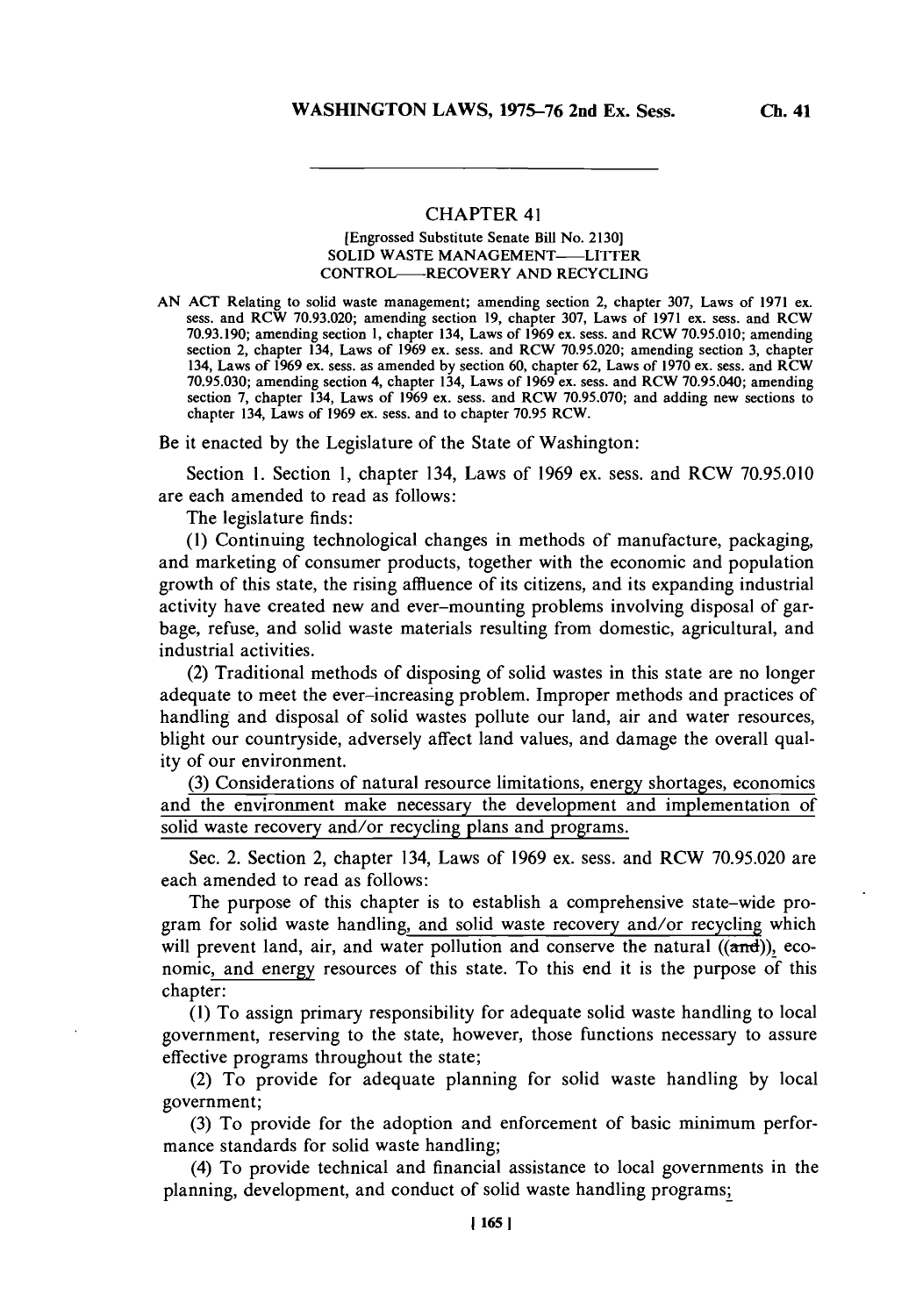## WASHINGTON LAWS, 1975-76 2nd Ex. Sess. **Ch.** 41

*(5)* **It** is **the** intent of the legislature that local governments be encouraged to use the expertise of private industry and to contract with private industry to the fullest extent possible to carry **out** solid waste recovery and/or recycling programs.

Sec. **3.** Section **3,** chapter 134, Laws of **1969** ex. sess. as amended **by** section **60,** chapter **62,** Laws of **1970** ex. sess. and RCW *70.95.030* are each amended to read as follows:

As used in this chapter, unless the context indicates otherwise:

**(1)** "City" means every incorporated city and town.

(2) "Committee" means the solid waste advisory committee.

**(3)** "Department" means the department of ecology.

(4) "Director" means the director of the department of ecology.

*(5)* "Disposal site" means the location where any final treatment, utilization, processing, or depository of solid waste occurs.

**(6)** "Functional standards" means criteria for solid waste handling expressed in terms of expected performance or solid waste handling functions.

**(7)** "Jurisdictional health department" means city, county, city-county, or district public health department.

**(8)** "Person" means individual, firm, association, copartnership, political subdivision, government agency, municipality, industry, public or private corporation, or any other entity whatsoever.

**(9)** "Solid waste" means all putrescible and nonputrescible solid and semisolid wastes including, but not limited to, garbage, rubbish, ashes, industrial wastes, swill, demolition and construction wastes, abandoned vehicles or parts thereof, and discarded commodities.

**(10)** "Solid waste handling" means the management, storage, collection, transportation, treatment, utilization, processing, and final disposal of solid wastes, including the recovery and recycling of materials from solid wastes, the recovery of energy resources from such wastes or the conversion of the energy in such wastes to more useful forms or combinations thereof.

Sec. 4. Section **7,** chapter 134, Laws of **1969** ex. sess. and RCW **70.95.070** are each amended to read as follows:

The solid waste advisory committee shall review prior to adoption and shall recommend revisions, additions, and modifications to the minimum functional standards governing solid waste handling relating, but not limited to, the following:

**(1)** Vector production and sustenance.

(2) Air pollution (coordinated with regulations of the ((environmental quality) department)) department of ecology).

**(3)** Pollution of surface and ground waters (coordinated with the regulations of the ((*environment quality department*)) department of ecology).

- (4) Hazards to service or disposal workers or to the public.
- *(5)* Prevention of littering.

**(6)** Adequacy and adaptability of disposal sites to population served.

**(7)** Design and operation of disposal sites.

(8) ((Salvaging)) Recovery and/or recycling of solid waste.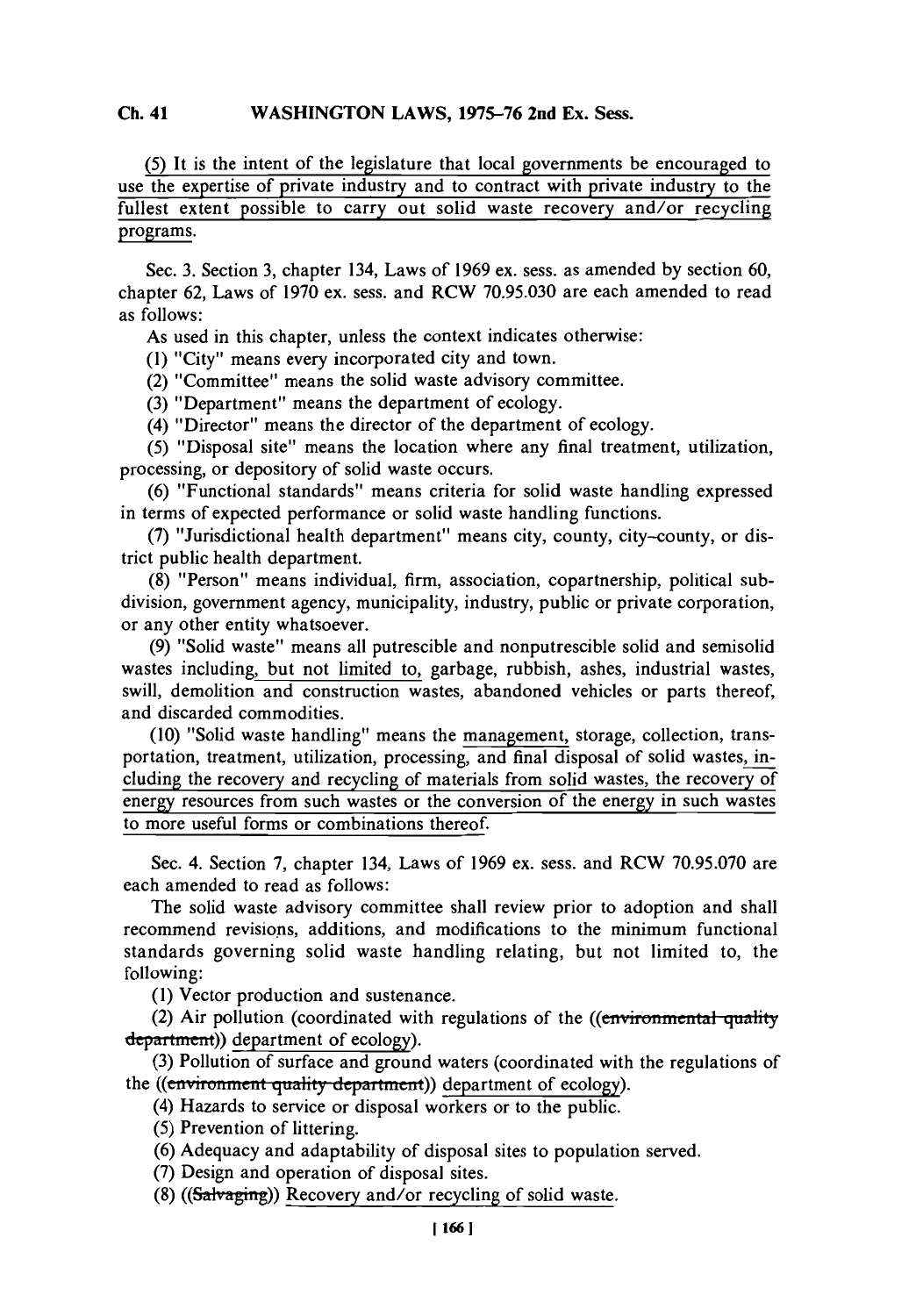**NEW SECTION.** Sec. **5.** There is added to chapter 134, Laws of **1969** ex. sess. and to chapter **70.95** RCW a new section to read as follows:

The department shall in addition to its other duties and powers under this chapter:

**(1)** Prepare the following:

(a) a management system for recycling waste paper generated **by** state offices and institutions in cooperation with such offices and institutions;

**(b)** an evaluation of existing and potential systems for recovery of energy and materials from solid waste with recommendations to affected governmental agencies as to those systems which would be the most appropriate for implementation;

(c) a data management system to evaluate and assist the progress of state and local jurisdictions and private industry in resource recovery;

**(d)** identification of potential markets, in cooperation with private industry, for recovered resources and the impact of the distribution of such resources on existing markets;

(e) studies on methods **of** transportation, collection, reduction, separation, and packaging which will encourage more efficient utilization of existing waste recovery facilities;

**(f)** recommendations on incentives, including state grants, loans, and other assistance, to local- governments which will encourage the recovery and recycling of solid wastes.

(2) Provide technical information and assistance to state and local jurisdictions, the public, and private industry on solid waste recovery and/or recycling.

**(3)** Procure and expend funds available from federal agencies and other sources to assist the implementation **by** local governments of solid waste recovery and/or recycling programs, and projects.

(4) Conduct necessary research and studies to carry out the purposes of this chapter.

**(5)** Encourage and assist local governments and private industry to develop pilot solid waste recovery and/or recycling projects.

**(6)** Monitor, assist with research, and collect data for use in assessing feasibility for others to develop solid waste recovery and/or recycling projects.

**(7)** Make periodic recommendations to the governor and the legislature on actions and policies which would further implement the objectives of this **1976** amendatory act.

**NEW SECTION.** Sec. **6.** There is added to chapter 134, Laws of **1969** ex. sess. and to chapter **70.95** RCW a new section to read as follows:

The department shall work closely with the department of commerce and economic development, the department of general administration, and with other state departments and agencies, the Washington state association of counties, the association of Washington cities, and business associations, to carry out the objectives and purposes of this **1976** amendatory act.

Sec. **7.** Section 2, chapter **307,** Laws of **1971** ex. sess. and RCW **70.93.020** are each amended to read as follows:

The purpose of this chapter is to accomplish litter control throughout this state **by** delegating to the department of ecology the authority to conduct a permanent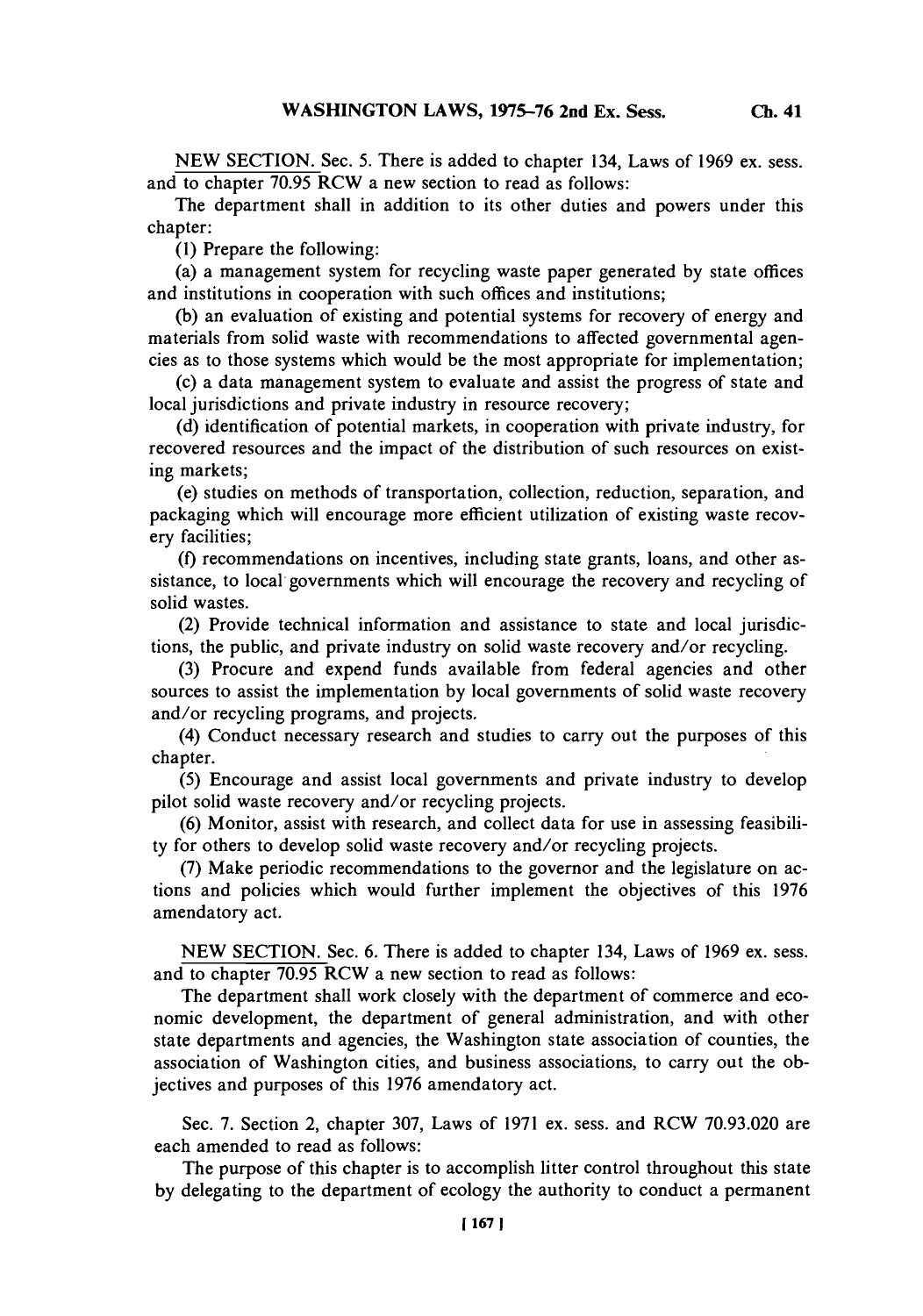and continuous program to control and remove litter from this state to the maximum practical extent possible. This program shall include the compatible goal of recovery of recyclable materials to conserve energy and natural resources wherever practicable. Every other department of state government and all local governmental units and agencies of this state shall cooperate with the department of ecology in the administration and enforcement of this chapter. The intent of this chapter is to add to and to coordinate existing litter control and removal efforts and not terminate or supplant such efforts.

Sec. **8.** Section **19,** chapter **307,** Laws of **1971** ex. sess. and RCW **70.93.190** are each amended to read as follows:

The department shall allocate funds annually for the study of available research and development data in the field of  $((\text{litter}))$  the control, removal,  $((\text{and}))$ disposal,  $((a\text{ s-well-as}))$  recovery, and recycling of litter. The department is also authorized to study methods for implementation in this state of said research and development. In addition, such fund may be used for the development of public educational programs concerning the litter problem. Grants shall be made available for these purposes to those persons and local governments or agencies thereof deemed appropriate and qualified **by** the director.

Sec. **9.** Section 4, chapter 134, Laws of **1969** ex. sess. and RCW **70.95.040** are each amended to read as follows:

There is created a solid waste advisory committee to provide consultation to the department of ((environmental quality)) ecology concerning matters covered **by** this chapter. The committee shall advise on the development of programs and regulations for solid waste ((management)) handling and solid waste recovery and/or recycling, and shall supply recommendations concerning methods **by** which existing solid waste  $((\text{management}))$  handling and solid waste recovery and/or recycling practices and the laws authorizing them may be supplemented and improved.

The committee shall consist of  $((\text{seven}))$  nine members, including the assistant director for the division of solid waste management within the department. The remaining ((six)) eight members shall be appointed **by** the director with due regard to the interests of the public, local government, agriculture, industry, public health, and the refuse removal ((industry)) and resource recovery industries. The term of appointment shall be determined **by** the director. The committee shall elect its own chairman and meet at least four times a year, in accordance with such rules of procedure as it shall establish. Members shall receive no compensation for their services but shall be reimbursed twenty-five dollars per diem for each day or portion thereof spent serving as members of the committee and shall be paid their necessary traveling expenses while engaged in business of the committee as prescribed in chapter 43.03 RCW, as now or hereafter amended.

**NEW SECTION.** Sec. **10.** There is added to chapter 134, Laws of **1969** ex. sess. and to chapter **70.95** RCW a new section to read as follows:

The department is authorized to use referendum **26** (chapter **43.83A** RCW) funds of the Washington futures account to disburse to local governments in developing solid waste recovery and/or recycling projects.